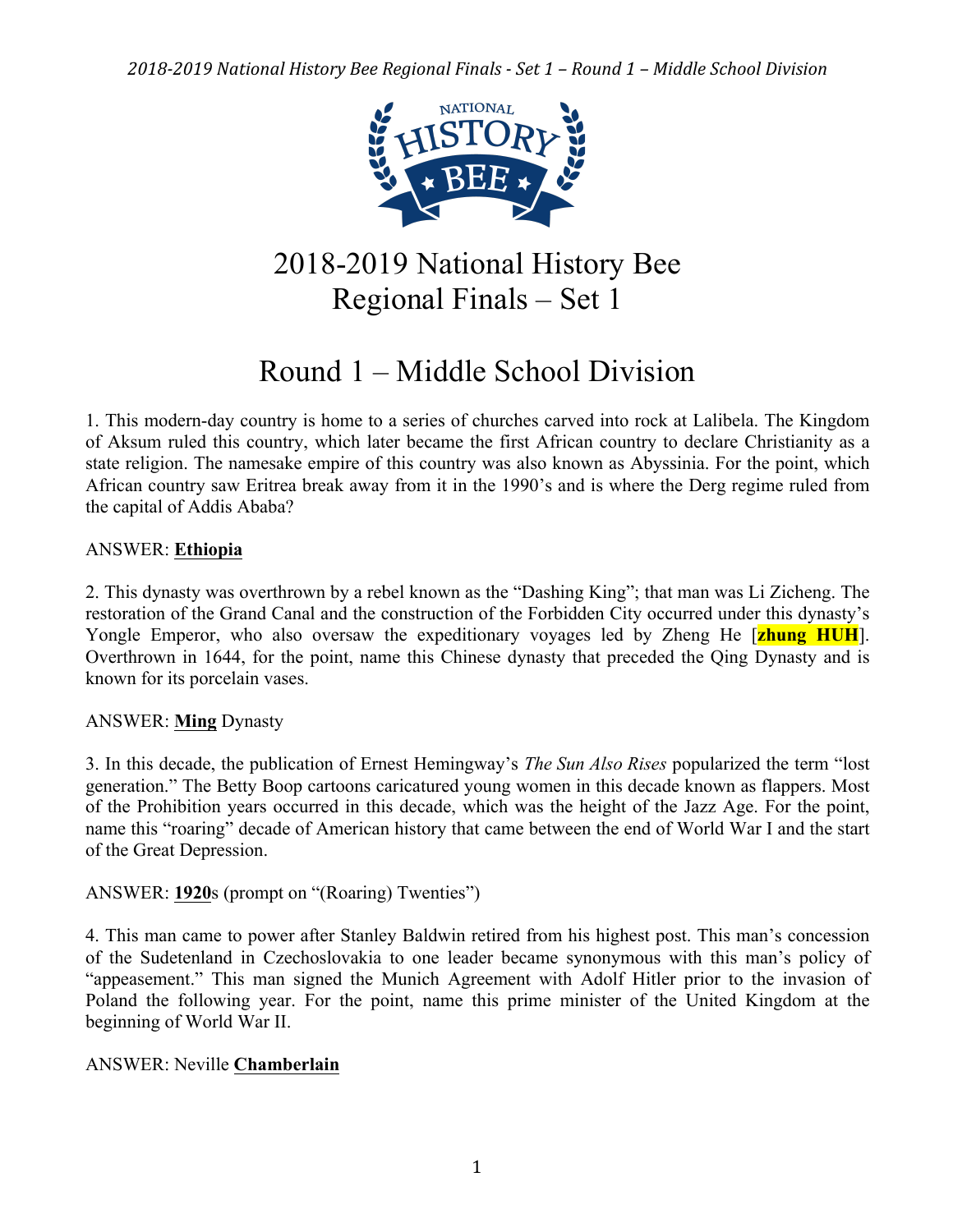5. During the tenure of one prime minister with this surname, British diplomat James Cross was kidnapped by a terrorist organization known as the FLQ. Another prime minister with this surname has a tattoo of Earth on his shoulder and succeeded Stephen Harper of his country's Conservative Party. That current prime minister with this last name was born in Ottawa. For the point, give the surname of Pierre, a Canadian Prime Minister, as well as his son, Justin, the current holder of that office.

## ANSWER: **Trudeau** (accept Pierre or Justin Trudeau if they give the first name too)

6. The founder of this dynasty defeated a leader of al-Andalus named Abdul Rahman at the Battle of Tours. Charles Martel founded this dynasty whose most famous leader was crowned on Christmas in 800 A.D. as the first Holy Roman Emperor. The Merovingians preceded, for the point, what Frankish dynasty whose rulers included Charlemagne?

## ANSWER: **Carolingian** Dynasty (prompt on "Franks" or "Frankish" before mention)

7. In this novel, Muley Graves continually tries to avoid eviction by landowners by hiding near a river. This novel takes its title from a line in the Battle Hymn of the Republic that begins, "He is trampling out the vintage." Grandpa dies along Route 66 in this novel that focuses on the experiences of the Joad family as they migrate west from Oklahoma. Set during the Great Depression, for the point, name this classic American novel by John Steinbeck.

## ANSWER: The **Grapes of Wrath**

8. A servant named York was part of this undertaking, two months into which the Platte River was reached. A woman from the Shoshone [**show-SHOW-nee**] tribe assisted this venture which began in St. Louis in 1804; that woman's name was Sacagawea. Also known as the Corps of Discovery, for the point, name this expedition that explored the Louisiana Territory and the western U.S.

## ANSWER: **Lewis and Clark** Expedition (accept **Corps of Discovery** until mentioned)

9. In 2015, a university movement protested a statue of this man as part of an effort to decolonize education. Following the Jameson Raid, this man was forced to step down as Prime Minister of the Cape Colony. This man's De Beers Company relied on Kimberley mines to achieve a near monopoly on the diamond market in the late 1800's. For the point, name this businessman who names a prestigious scholarship for study at Oxford.

## ANSWER: Cecil **Rhodes**

10. This state was the site of the Runaway Scrape which saw its government evacuate from the town of Washington-on-the-Brazos. Along with Vermont, California, and Hawaii, this is one of four states to have at one point been an independent nation. Significant battles that occurred in this state include the Battle of San Jacinto, and a siege at a mission where Davy Crockett died. For the point, name this state, the site of the Alamo in its city of San Antonio

## ANSWER: **Texas**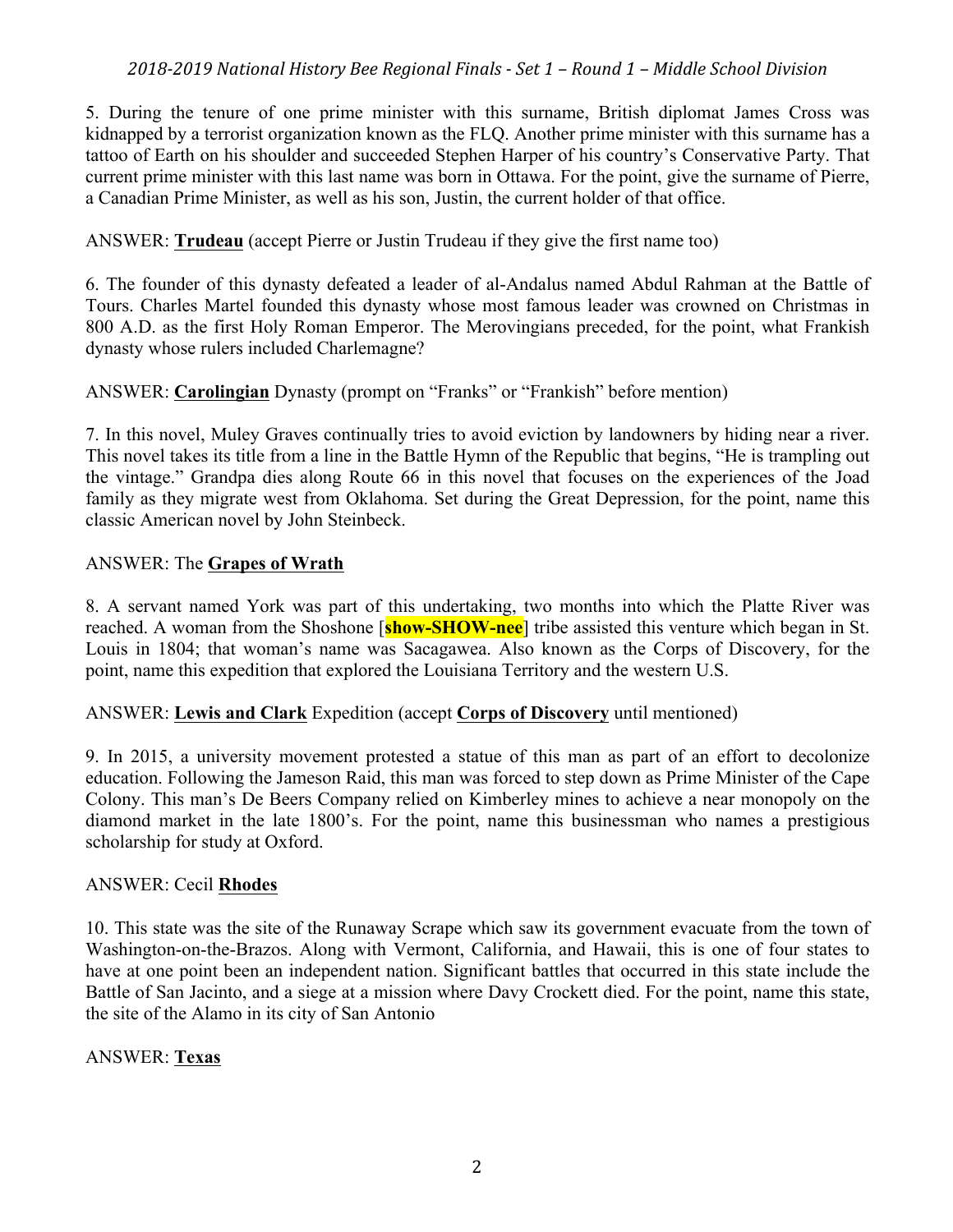11. One government that operated in this city was put down by a national army during the Bloody Week. Baron Hausmann oversaw a set of renovations in this city, which was the site of a massacre at Père-Lachaise [PAIR luh-SHAYS] Cemetery in 1871. The Prussian siege of this city began a day after the capture of the nearby city of Versailles. A namesake socialist commune operated in, for the point, what capital city that was the target of the Marne Offensive at the start of World War I in France?

## ANSWER: **Paris**

12. While planning this event, its perpetrators referred to it as Operation Z. The America First Committee ceased operations three days after this event, which prompted one side to send a message reading "Tora! Tora! Tora!" The day on which this event occurred was referred to as a "date that will live in infamy." For the point, name this December 1941 attack that led to the United States' entry into World War II.

ANSWER: attack on **Pearl Harbor** (accept **bombing** or equivalents in place of attack)

13. In this empire, Sardis served as one of the endpoints of a transportation system known as the Royal Road. Nowruz celebrations in this empire were thought to be especially prominent in its city of Persepolis. Also known as the Achaemenid Empire, this empire was established by Cyrus the Great. For the point, name this empire that ruled much of present-day Iran.

ANSWER: First **Persia**n Empire (accept **Achaemenid** Empire before "Achaemenid" is fully read)

14. This man criticized the leadership of Oliver Hazard Perry in his book *The Naval War of 1812*. This man won a Nobel Prize for his efforts in helping end the Russo-Japanese War. This president heroically fought at the Battle of San Juan Hill as the leader of the Rough Riders during the Spanish-American War. Known for his "trust-busting" policies, for the point, name this president whose relative Franklin also became president.

ANSWER: **T**heodore (or **T**eddy) **Roosevelt** (prompt on Roosevelt alone)

15. During this war, Arthur Trudeau led members of the  $7<sup>th</sup>$  Infantry division at a series of battles along Pork Chop Hill. The MiG Alley was a region heavily contested by fighter planes in this conflict. United Nations troops were held beyond the Pusan Perimeter in this war during which General MacArthur was replaced in one post. The  $38<sup>th</sup>$  Parallel was a key line of contention in, for the point, what 1950's war on an East Asian peninsula?

## ANSWER: **Korea**n War

16. A tract titled *Anti-Machiavel* was written by this king, whose forces were victorious at the Battle of Hohenfriedberg. This king's invasion of Silesia helped start the War of the Austrian Succession, which ended a decade before this man led his country through the Seven Years' War. For the point, name this enlightened monarch of Prussia during the eighteenth century.

ANSWER: **Frederick the Great** (accept **Frederick II**; accept "Friedrich" instead of Frederick)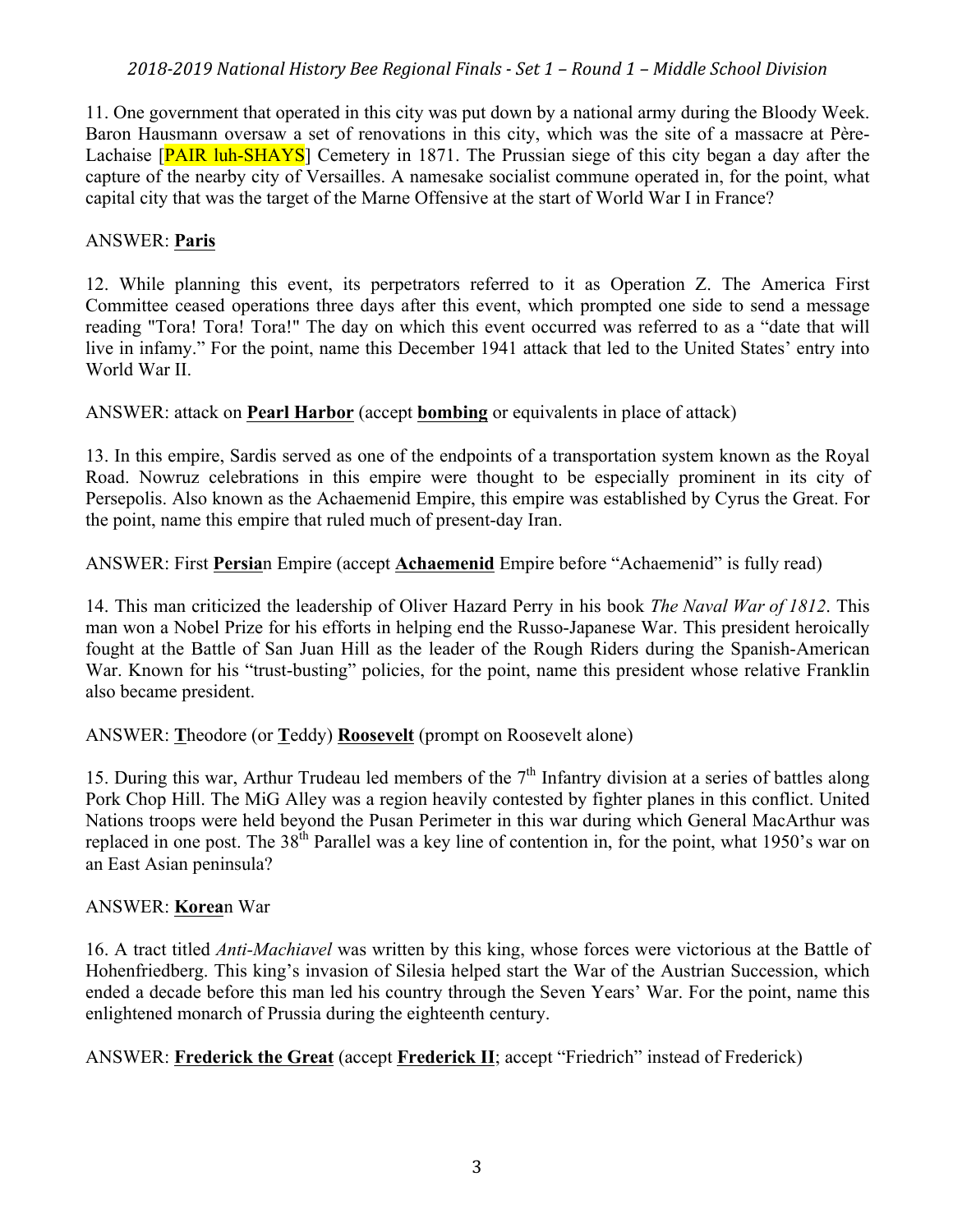17. In this colony, members of the Conestoga tribe were attacked by a Scots-Irish vigilante group called the Paxton Boys. A delegate from this colony who opposed independence in his Olive Branch Petition was John Dickinson. A man who ran away to this colony and took up apprenticeships with various printers was Benjamin Franklin. Quakers made up a large part of, for the point, what colony containing Philadelphia?

#### ANSWER: **Pennsylvania** colony

18. The Qatif Uprising was a religious conflict in this country that formed with the merger of the Hejaz and the Najd. A company based in this country in 1933 that is now considered to have a value above \$1 trillion is Aramco. The Treaty of Jeddah was signed in one of the largest cities in this country, which forbade women from driving until 2017. For the point, name this Middle Eastern country where kings named Fahd and Salman have ruled from its capital at Riyadh.

#### ANSWER: Kingdom of **Saudi Arabia**

19. This man used his connections to his business partner Thomas Scott to secure contracts for his Keystone Bridge Company. An article this man wrote in 1889 encouraging the rich to donate to philanthropy was titled "The Gospel of Wealth." In 1901, this man sold his namesake company for nearly \$500 million to J.P. Morgan. A New York City music hall is named after, for the point, what Scottish-American steel tycoon?

#### ANSWER: Andrew **Carnegie**

20. In one work, this man caricatured Urban VIII as an unintelligent Aristotelian named Simplicio. This author of *Dialogue Concerning the Two Chief World Systems* notably refuted a system developed by Tycho [**TYKE-oh**] Brahe that maintained geocentricism. The *Starry Messenger* was written by this astronomer who names a set of moons revolving around Jupiter. For the point, name this Italian scientist who was forced to retract his views by the Catholic Church.

ANSWER: **Galileo Galilei** (accept either first name or last name)

21. Bull Connor was a notorious city commissioner in this state, where the Stand in the Schoolhouse Door was organized by its Governor George Wallace. Protestors marched from this state's city of Selma to a city where Rosa Parks refused to give up a bus seat. For the point, name this state where civil rights efforts were organized in its capital of Montgomery.

#### ANSWER: **Alabama**

22. Dora Maar chronicled the creation of this nearly 26 foot wide painting through a series of photographs. In this painting, a dead soldier lies under a horse with a javelin piercing through it. Smoke rises from the tail of a bull in this painting that was created in memory of an event carried out by the German Condor Legion in 1937. For the point, name this black-and-white Pablo Picasso painting depicting a bombing during the Spanish Civil War.

## ANSWER: *Guernica*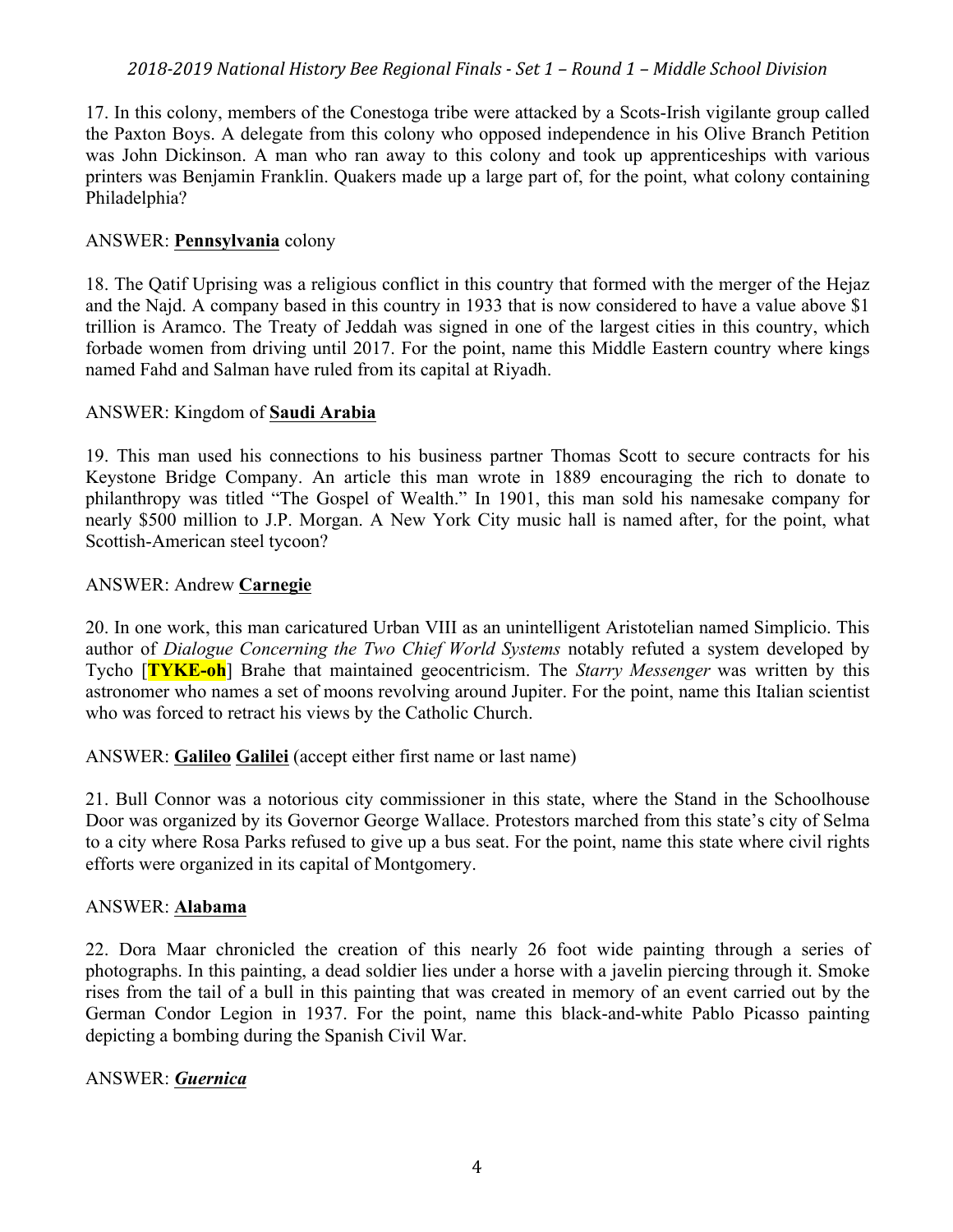23. Woodrow Wilson's wife Edith claimed to be a descendant of this figure who was the daughter of the namesake of the Powhatan Confederacy. While using the name Rebecca, this woman died on a visit to England with her husband John Rolfe, who was a tobacco planter in the Virginia colony. For the point, name this Native American princess.

#### ANSWER: **Pocahontas** (accept **Amonute**)

24. The vast amount of dairy products that this country produced during Nazi occupation led it to be nicknamed the "Cream Front." In a book focusing on resistance efforts in this country, Annemarie attempts to shelter her friend Ellen from capture; that book is Lois Lowry's *Number the Stars*. Christian X was king of this Scandinavian country during its German occupation in World War II. For the point, name this country where Nazis attempted to arrest Jews in Copenhagen.

#### ANSWER: **Denmark**

25. Along with her daughter Nabby, this woman joined her husband in Paris, where he was serving as a diplomat to France. This woman famously told her husband to "remember the ladies" while he was at the Continental Congress. This descendant of the Quincy family succeeded Martha Washington in her most notable post. For the point, name this wife of the second president.

#### ANSWER: **A**bigail **Adams** (accept **Abigail Smith**; prompt on partial answers)

26. Generals serving under this man defeated a set of principalities in Rus at the Battle of the Kalka River. Jamukha was a blood brother of this man, who employed the military strategist Subotai. Ogedei was designated to be the successor of this man whose grandson was notably visited by Marco Polo. That grandson was named Kublai. For the point, name this original leader of the Mongol Empire.

## ANSWER: **G**enghis **Khan** (accept **Temujin**)

27. During the Battle of Bladensburg, this man's wife saved a portrait of George Washington from the burning White House. This man opposed the divisiveness of factions in the tenth entry in a series of papers he wrote with John Jay and Alexander Hamilton. For his role in drafting the Bill of Rights, this man is sometimes nicknamed the "Father of the Constitution." For the point, name this Virginian who became the fourth president of the United States.

#### ANSWER: James **Madison**

28. Hani Hanjour was one of the main perpetrators of this event. The Dow Jones fell a record 684 points on the day of this event, which was mainly planned by Khalid Sheikh Mohammed. Rudy Giuliani was praised for his handling of this event, which led to the construction of the Flight 93 National Memorial. For the point, name this series of attacks that saw planes crash into the World Trade Center.

## ANSWER: attacks on **September 11**, 2001 (or **9/11**)